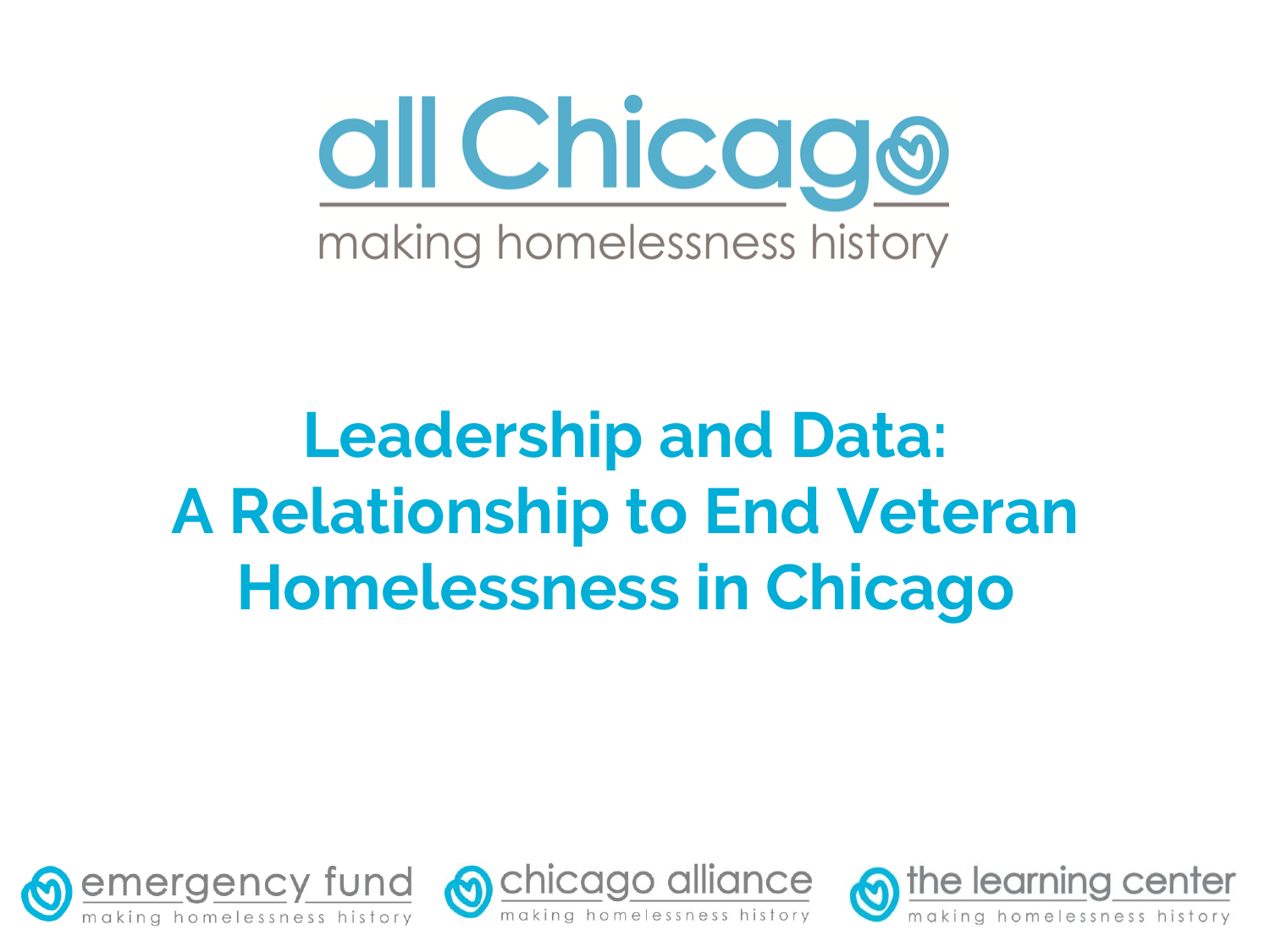

#### **1. Data, Leadership and System Change**

- a. Ending Veteran Homelessness Initiative (EVHI)
- b. Creation of data analysis structure within Leadership Team
- c. Implementation of data driven strategies to increase positive outcomes

### **2. Homeless Management Information System (HMIS)** a. Movement to collective, collaborative data system

b. Database as a housing tool

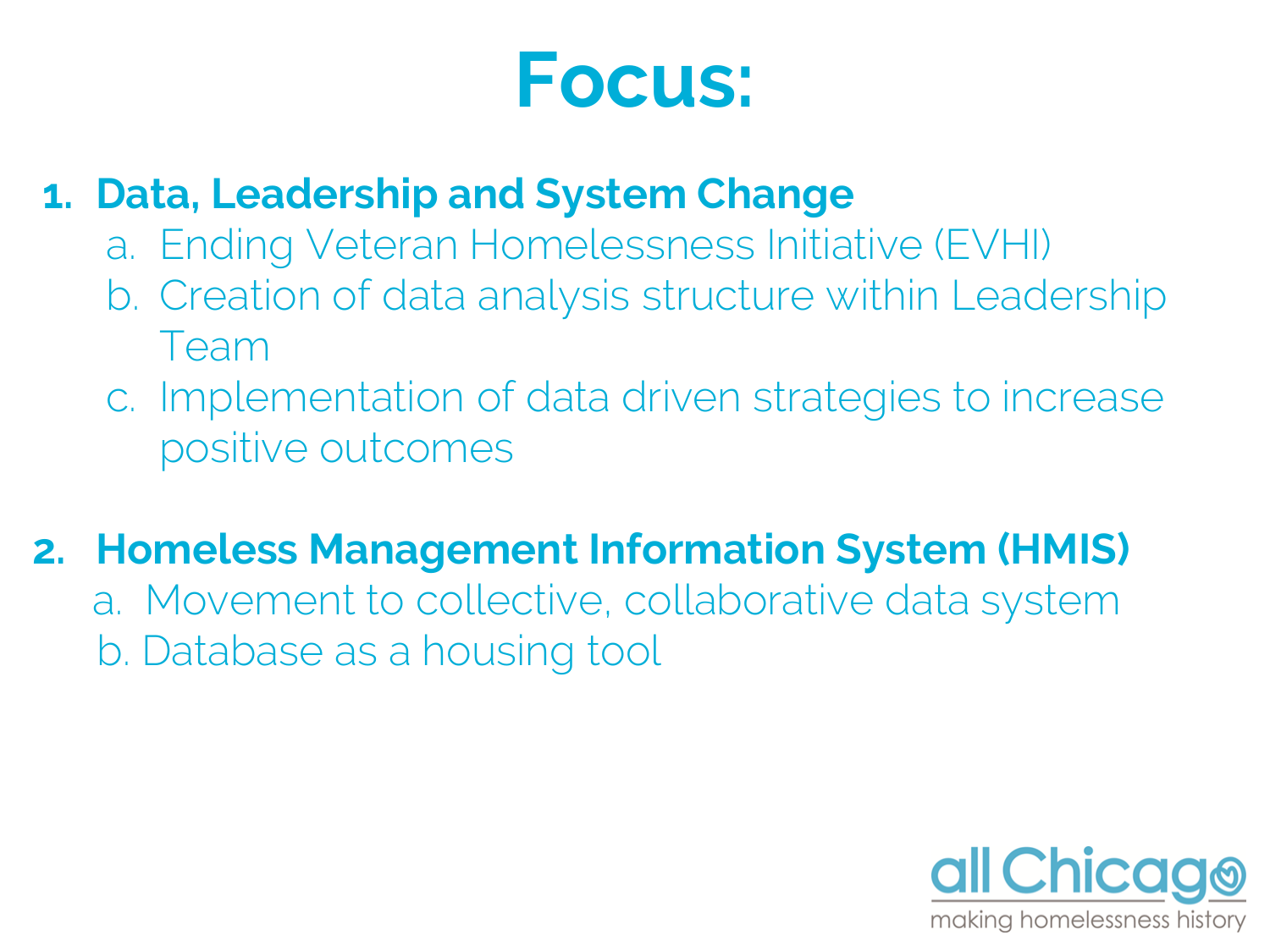

#### **3. By Name List**

a. Tracking meaningful outcomes b. Report as housing tool

#### **4. Chicago's Dashboard to End Homelessness**

- a. Visualization of community progress and potential for action
- b. Intersection of data and planning

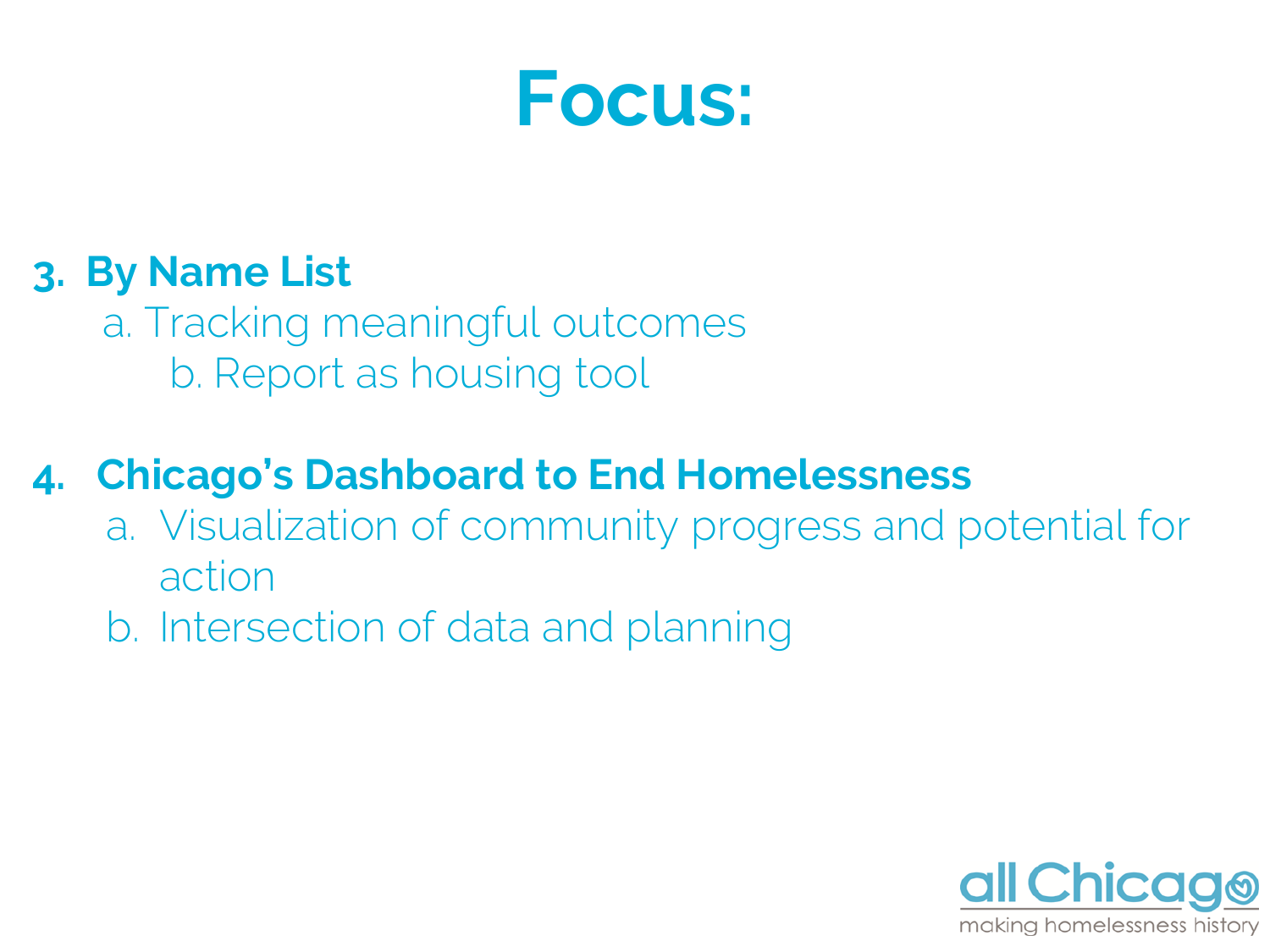## **EVHI: Data as Centerpiece for System Change**

What did we change with data as the foundation?

Veterans Experiencing Homelessness:

January 2015: 910

September 2017: 570 **910**

**Chicago reduced the number of Veterans experiencing Homelessness by:**

**570**

**37%**

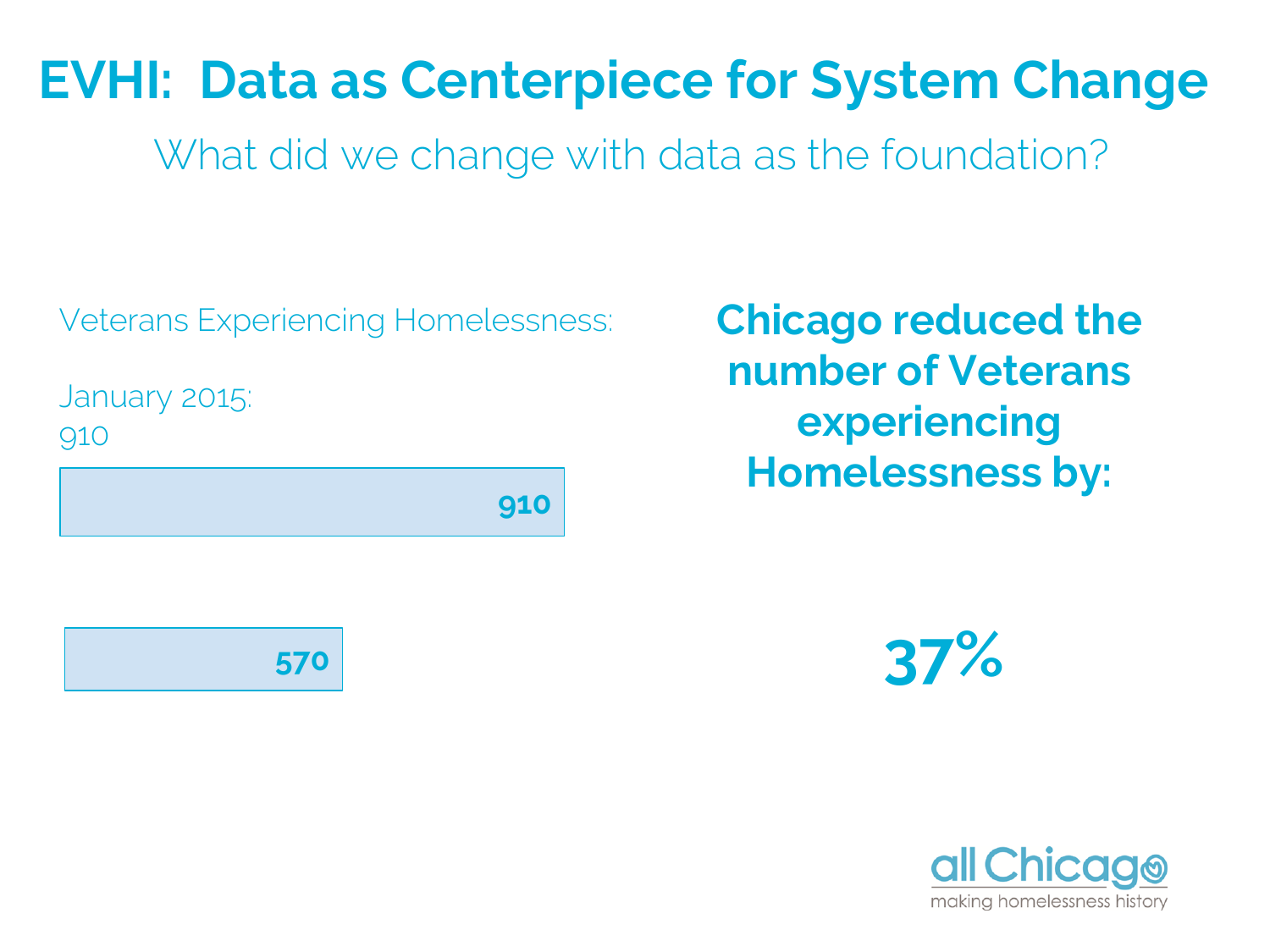### **EVHI: Data as Centerpiece for System Change**

What did we change with data as the foundation?

Veterans Experiencing Homelessness

Average: January 2015 - December 2015

Average: January 2017 - September 2017 **127**

**Reduced the number of Veterans experiencing homelessness each month:**

- **1. New to homelessness**
- **2. Returning to homelessness from permanent housing**

**91**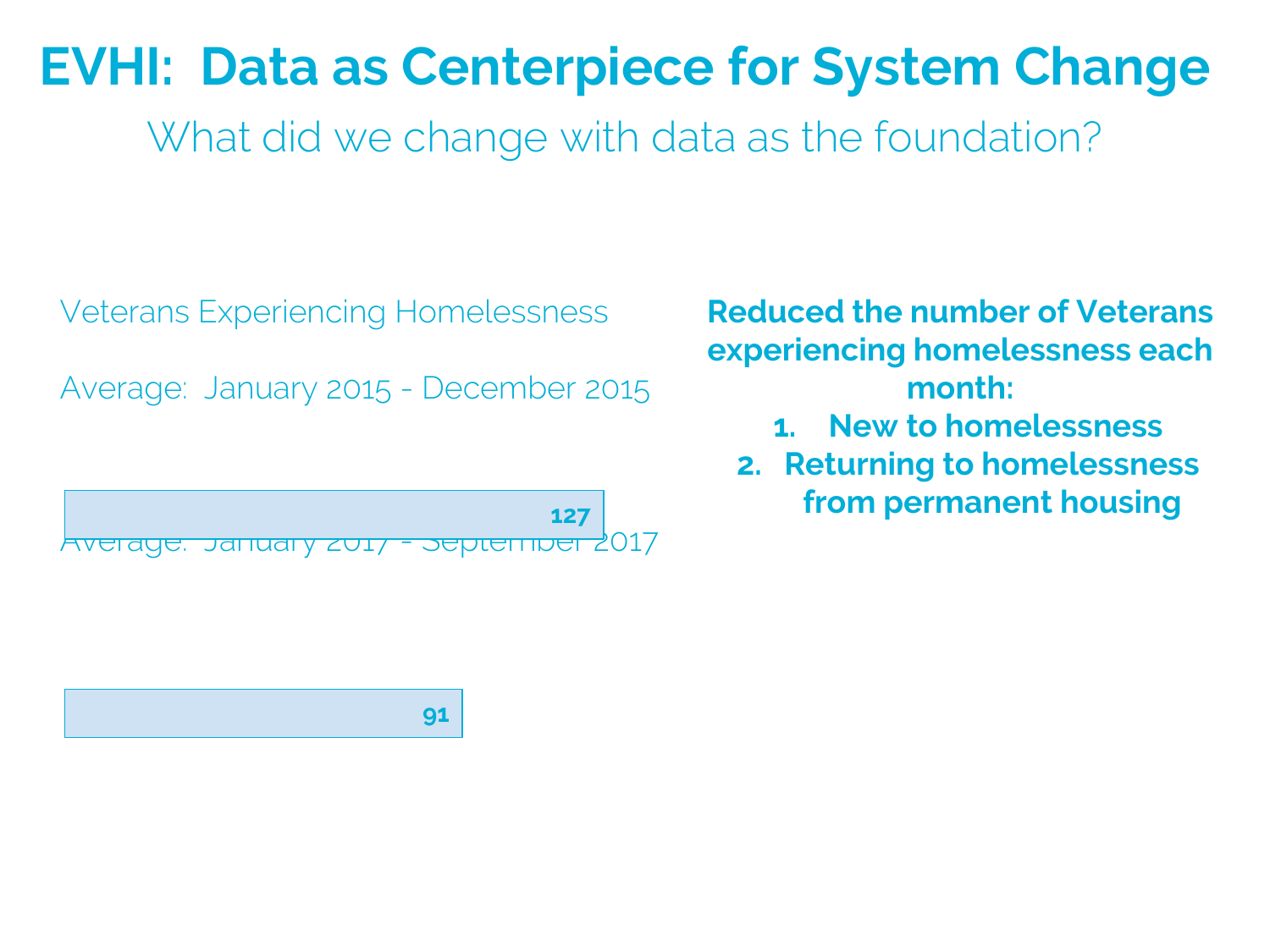## **EVHI: Data as Centerpiece for System Change**

What did we change with data as the foundation?

Veterans Experiencing Homelessness:

April 2016:

910

**224 Days (Average)** 

**Chicago reduced the average length of time that Veterans experience homelessness prior to entering Permanent Housing:**

**172 Days (Average)**

**23%**

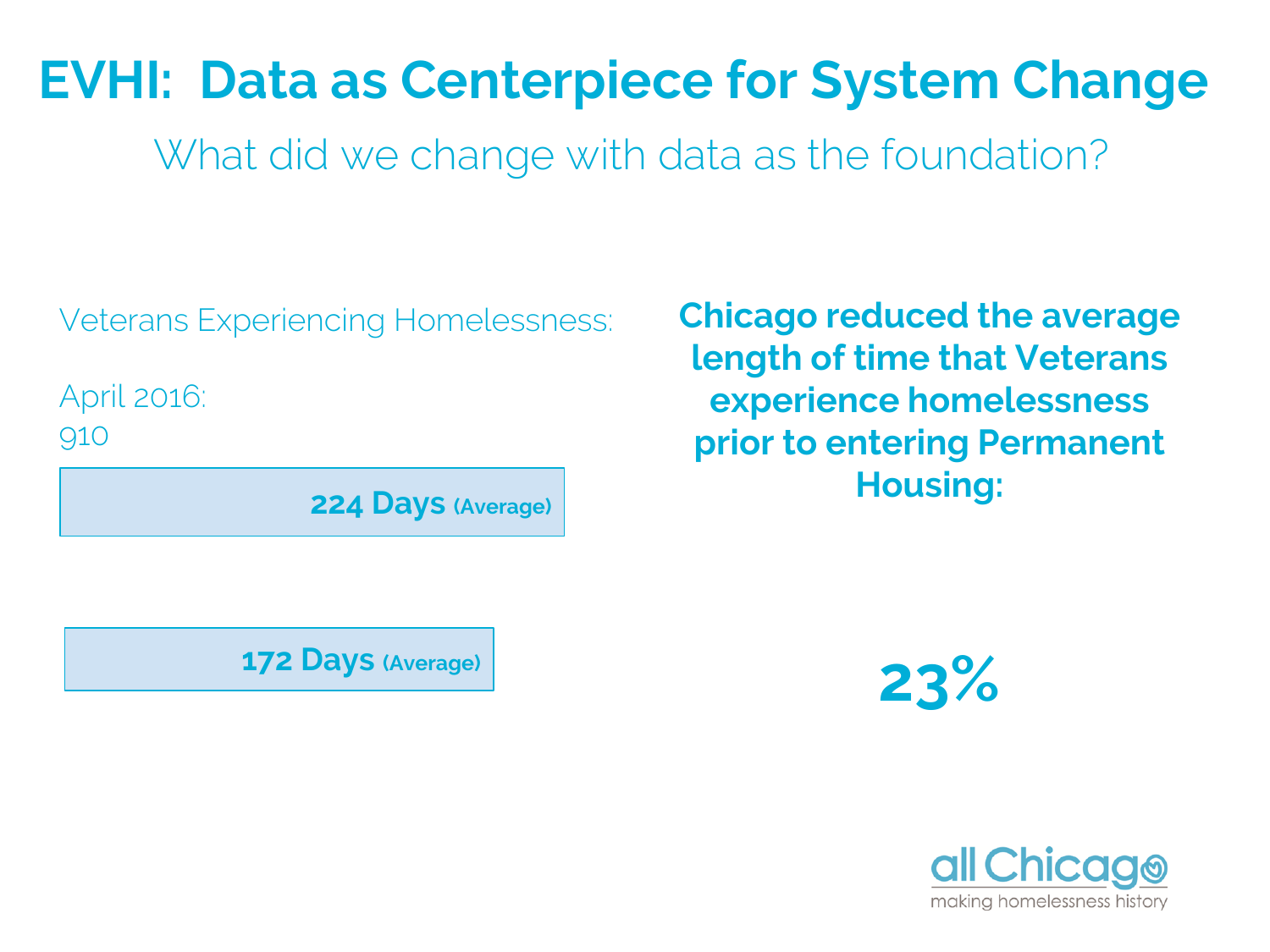## **EVHI: Creation of Data Analysis Structure in Leadership Team**



1. Started with questions to create data tools 2. Questions emerge from data to inform continued work

- 3. Data as the lead agenda item
- 4. Outcomes based leadership

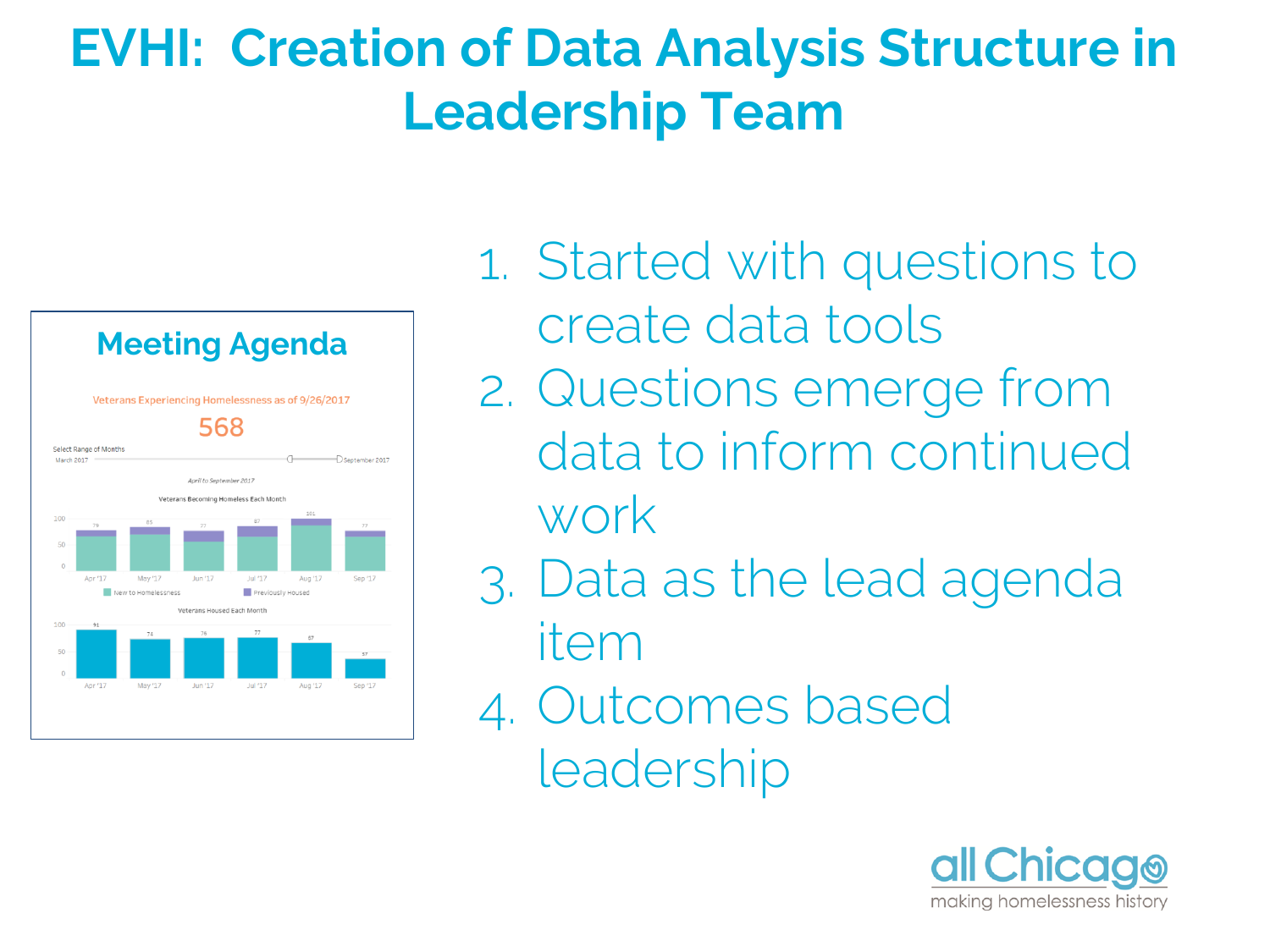#### **Application: Implementation of data driven strategies to increase positive outcomes**



making homelessness history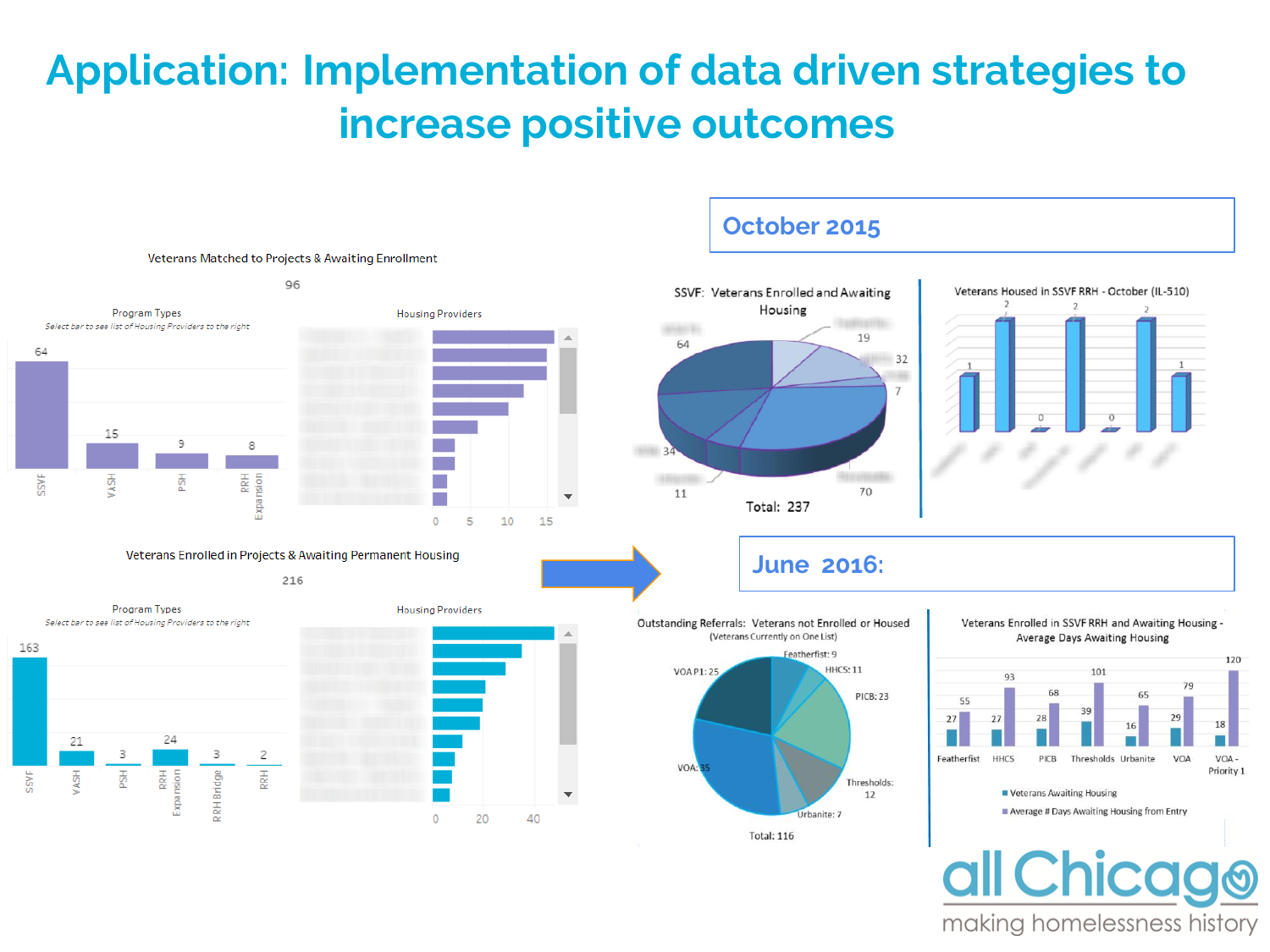## **Homeless Management Information System (HMIS)**

- Single Database
	- 86 Agencies
	- 378 Projects



- Collaborative, collective data – Data quality
- Data system as housing tool
	- Total housed from January 2017 October 17, 2017: 2,583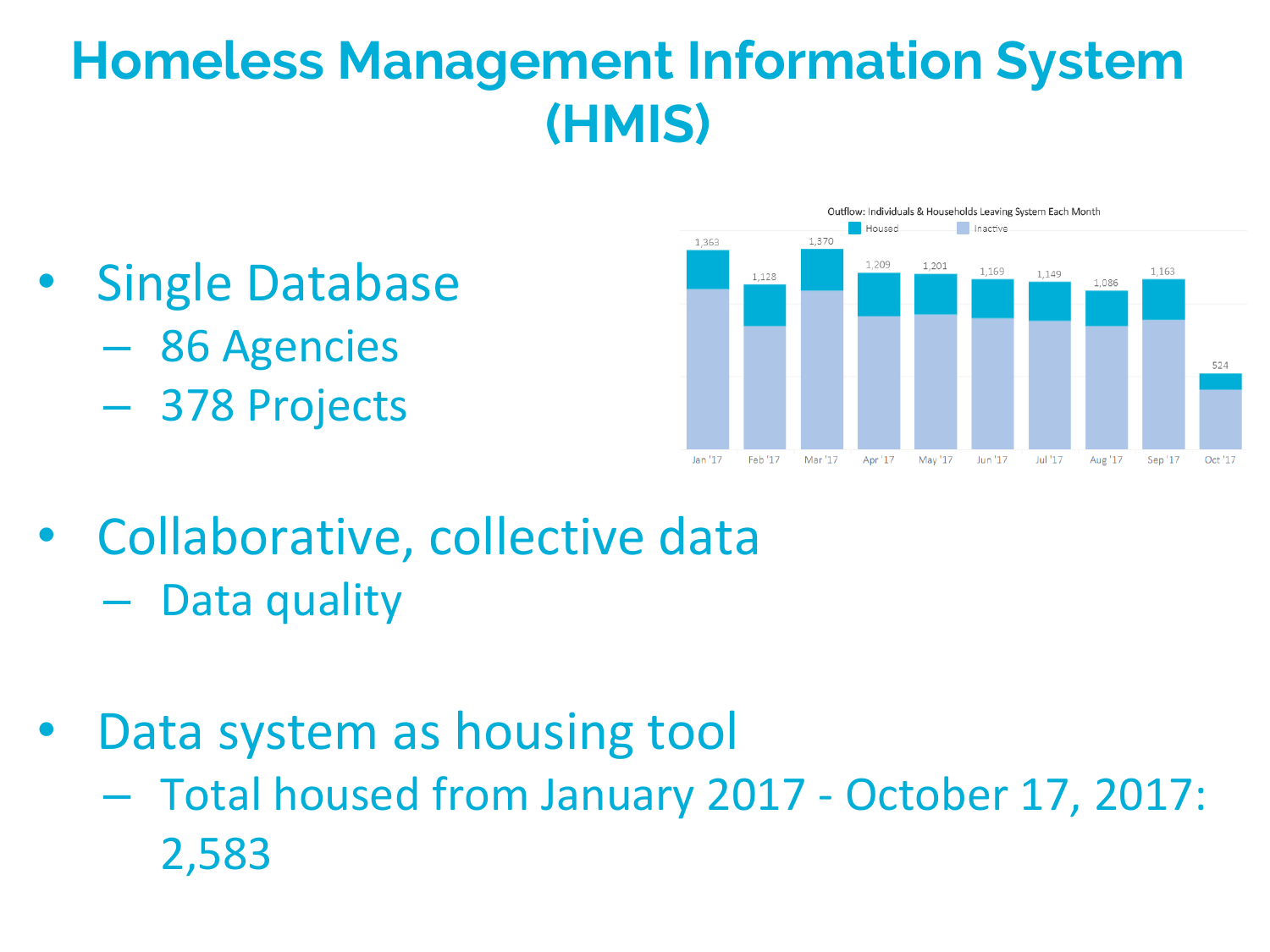## **By Name List**

#### Report Details: The By Name List

| <b>Name</b> |  | <b>Index Score</b> | <b>CH Status Vulnerability Previous Entry Acceptance Current</b><br>into RRH | of PH Offers Provider(s) |  | <b>Primary</b><br><b>Contact</b><br><b>Person</b> |
|-------------|--|--------------------|------------------------------------------------------------------------------|--------------------------|--|---------------------------------------------------|
|-------------|--|--------------------|------------------------------------------------------------------------------|--------------------------|--|---------------------------------------------------|

#### Additional Tabs:

- •Outgoing Referrals/Matches
- •Details by Provider
- •Past RRH Entries
- •Past ES, SH, TH and Outreach Entries
- •Data Quality Checks:
	- –Check those with dual Entries in ES and permanent housing
	- –Inactivity details

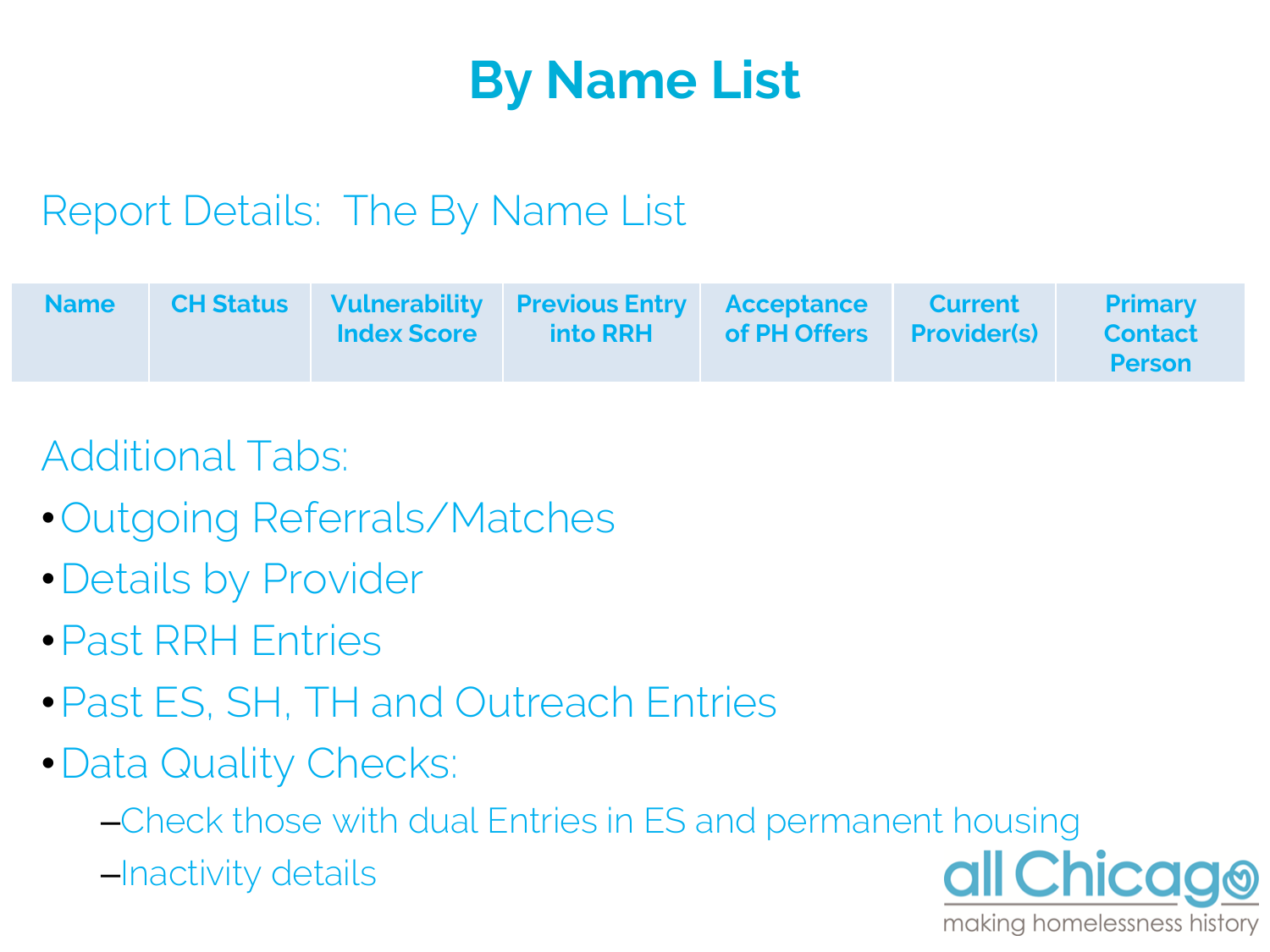#### **Chicago's Dashboard to End Homelessness**

Experience of Homelessness and the One List

Resources Needed to Address Homelessness

Progress in Moving from Homelessness to Housing

## Telling the story:

**Key Indicators:** Data on outcomes and collaborative process

- Reports:
- a. Date of Identification
- b. Goal fluid
- c. Participating partners

#### **Comparison of Housing and Homelessness::** Understanding the

number experiencing homelessness

- Reports:
- a. Entering Permanent Housing
- b. Inactivity
- c. Becoming Homeless

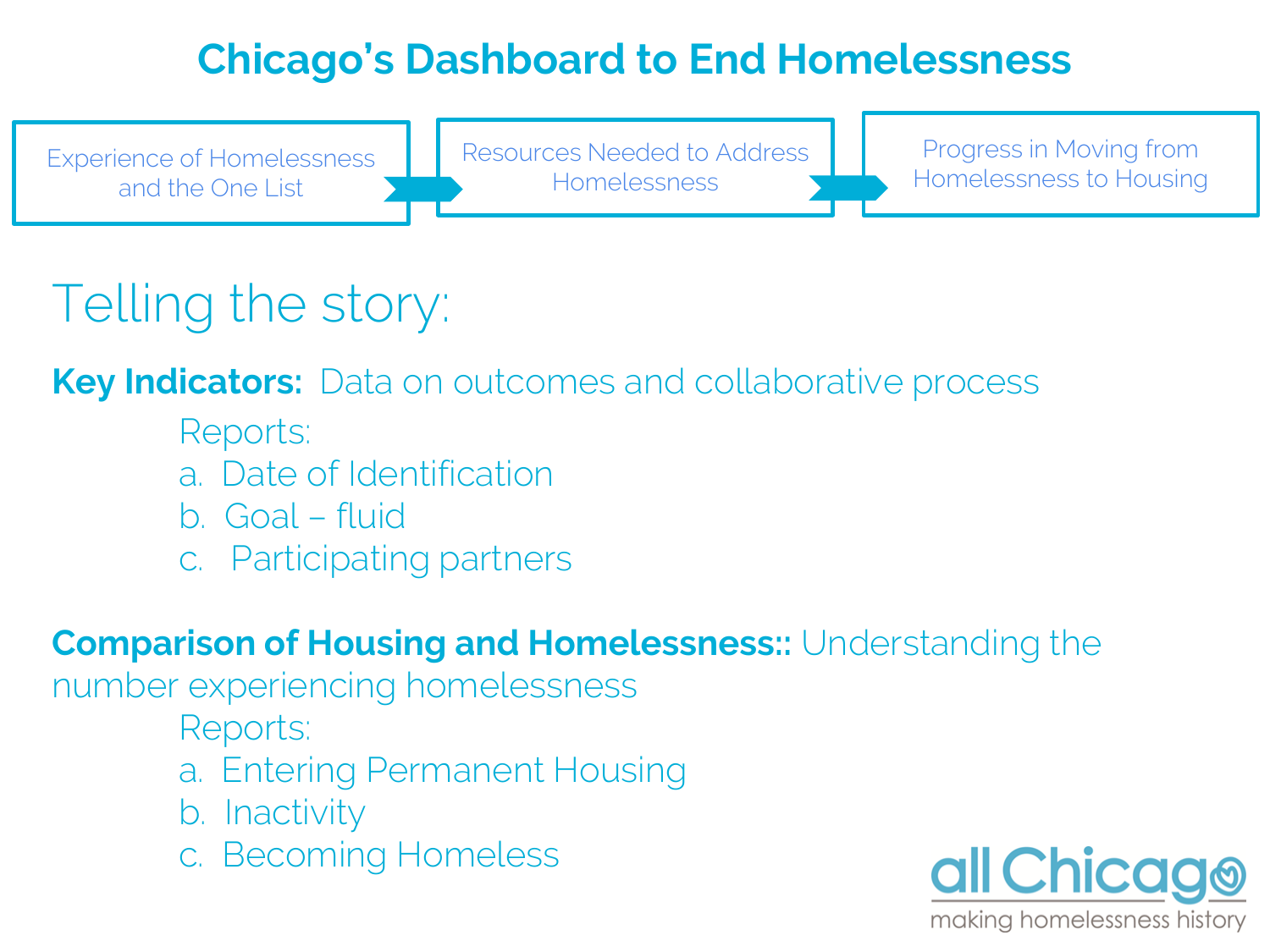#### **Movement Towards System for Community-wide Data Analysis for Systems Change: Dashboard**

Experience of Homelessness and the One List

Resources Needed to Address Homelessness

Progress in Moving from Homelessness to Housing

## Telling the story:

**Homelessness to Housing: Project Involvement:** Current project

location for all individuals and families experiencing homelessness Targets for "scaled-up system" – Setting system wide priorities for action

Reports:

- a. Current Entries by Project Type and Provider
- b. Assessment details for Coordinated Entry
- c. Referral need status details

#### **Housing Needs and Availability:** Permanent housing openings

compared with number experiencing homelessness

Reports:

- a. Current Entries by Provider
- b. Housing inventory details (beds/units)

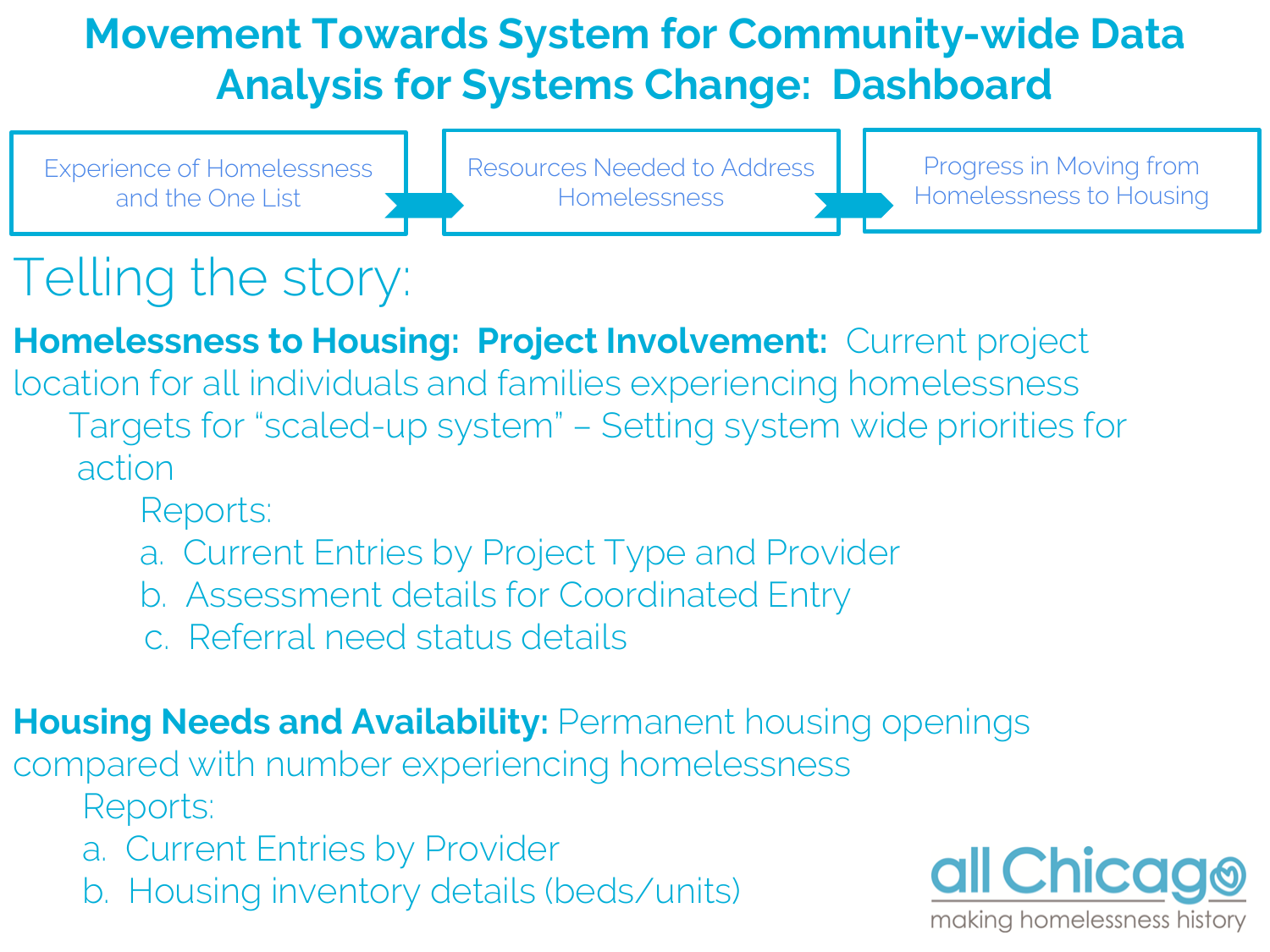#### **Movement Towards System for Community-wide Data Analysis for Systems Change: Dashboard**

Experience of Homelessness and the One List

Resources Needed to Address Homelessness

Progress in Moving from Homelessness to Housing

## Telling the story:

**Movement to Permanent Housing:** Individuals and families housed by permanent housing type and by providers

Reports:

- a. Housing details for reporting period by project type and provider
- b. Date of identification
- c. Referral/matching details

**Federal Benchmarks:** Data for FVHI and Built for Zero Initiative to

assess work in reaching established benchmarks

Reports:

- a. Offers of Permanent Housing
- b. Entry dates into Transitional Housing projects

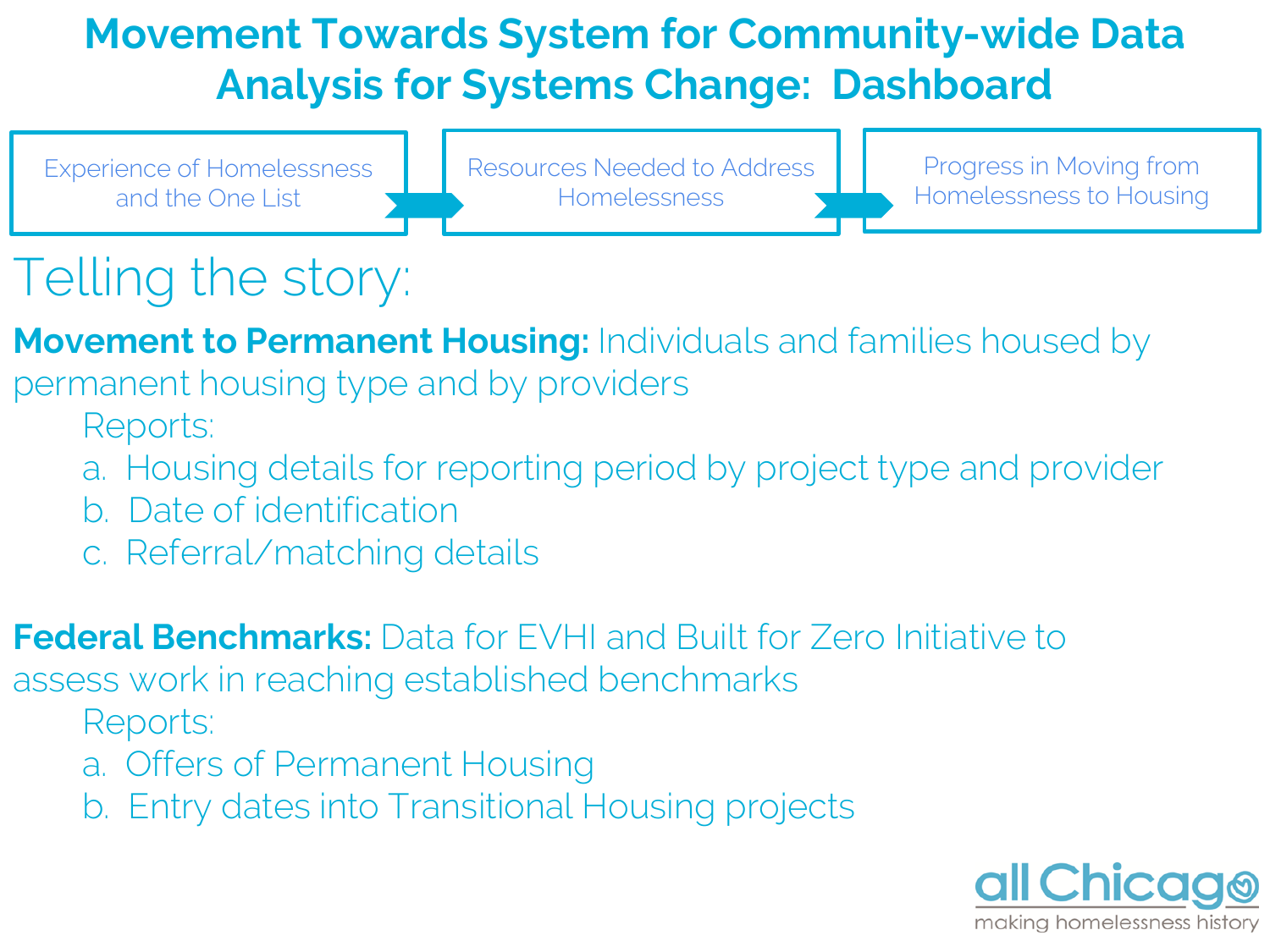

## **The Dashboard:**



Experience of Homelessness and the One List

Resources Needed to Address Homelessness

Progress in Moving from Homelessness to Housing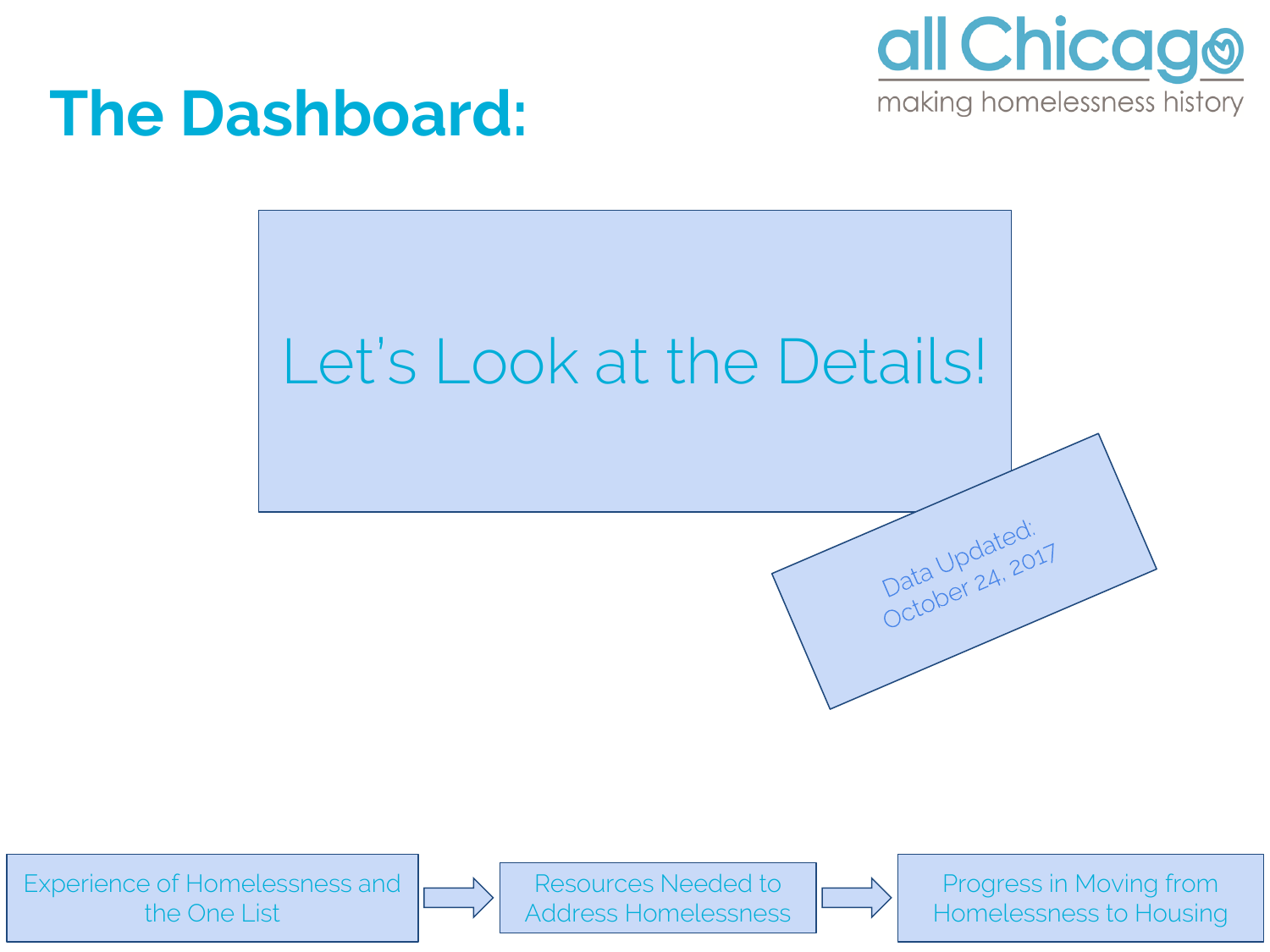# **Thank you!**

## **Kimberly Schmitt System Implementation and Training Manager [kschmitt@allchicago.org](mailto:kschmitt@allchicago.org)**

<https://allchicago.org/dashboard-to-end-homelessness>

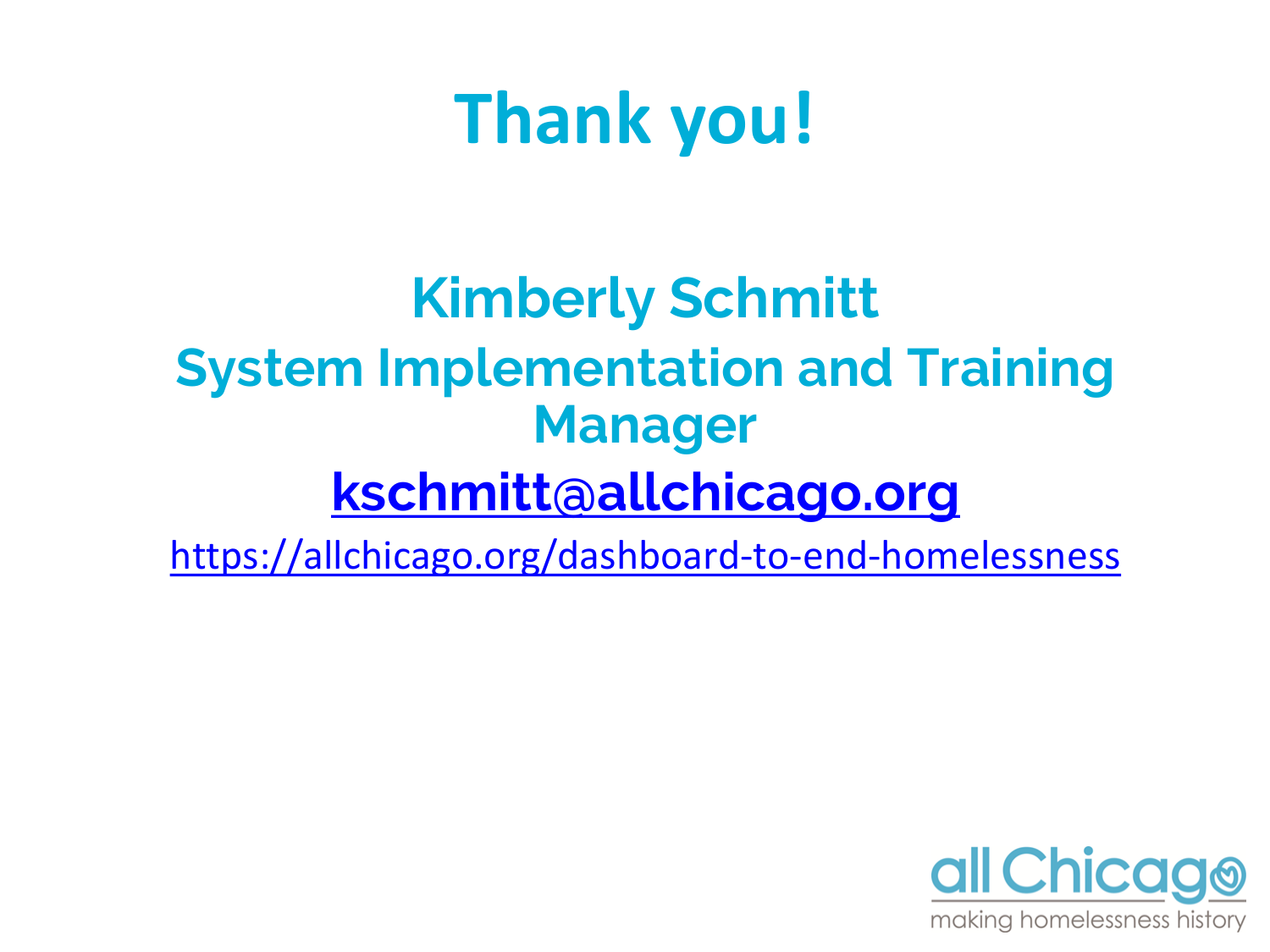# **Next Steps for Chicago**

- 1. Continued data analysis and data quality improvements
- 2. "Expansion of data analytics and dashboard capacity to articulate progress and impact effectively and in real-time…."
- 3. Inclusion of additional resources and data to allow Dashboard to reflect true system capacity and needs
- 4. Integration of Dashboard with System Performance Measures



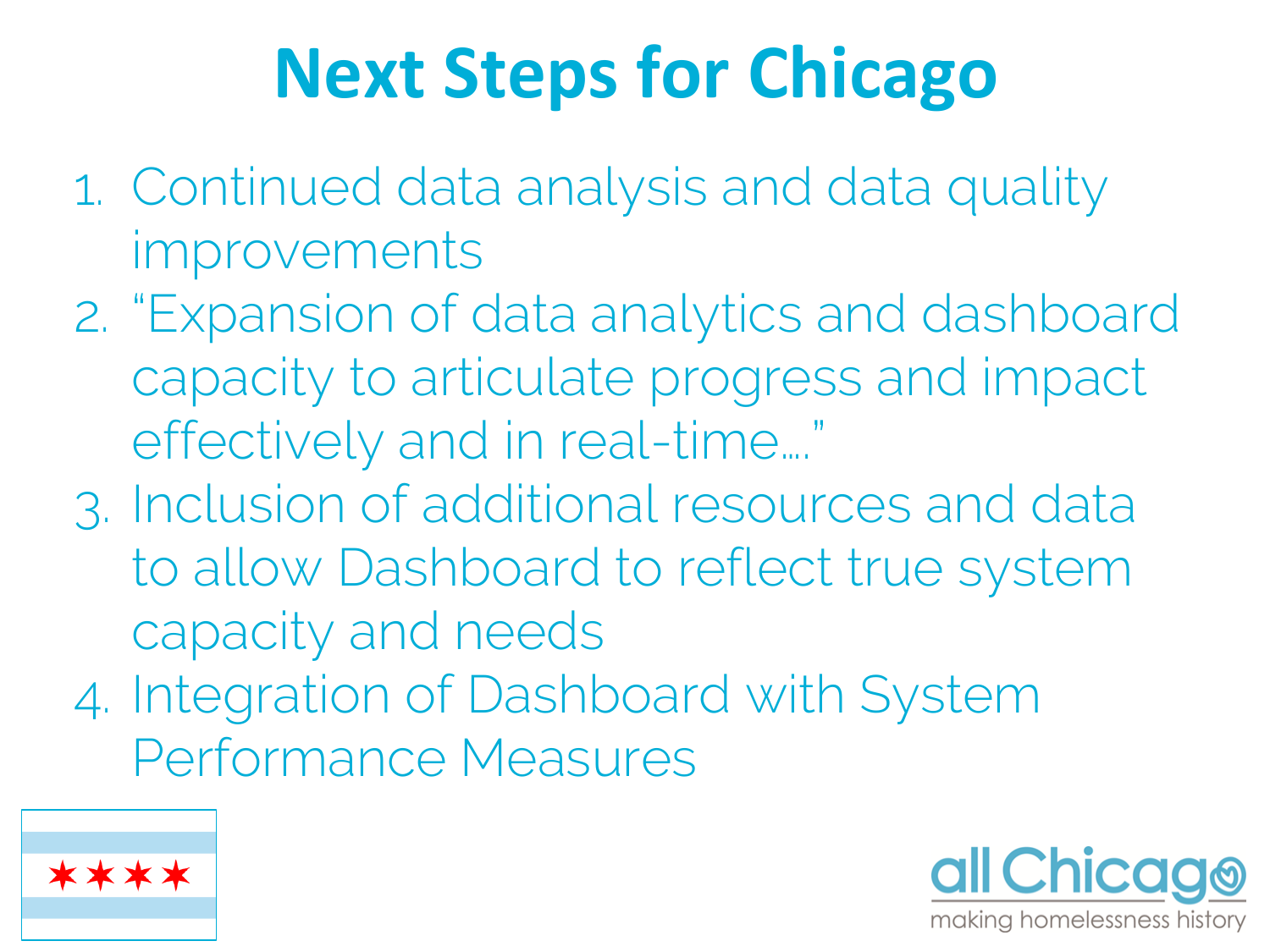## **Details we wish we had at the start:**

#### 1. Create teams

- a. HMIS: Address both data analysis along with communication and implementation
- b. Community: Experts to review logic and other critical decisions

### 2. HMIS System

- a. Understand current software and support capacities and advocate for changes and updates when possible
- b. Create means of always directing change and energy to **HMIS**
- c. Remain creative to find "fixes"
- 3. Communication
	- a. Quickly prepare for shift in database from reporting to housing tool
	- b. Seek leaders to support system

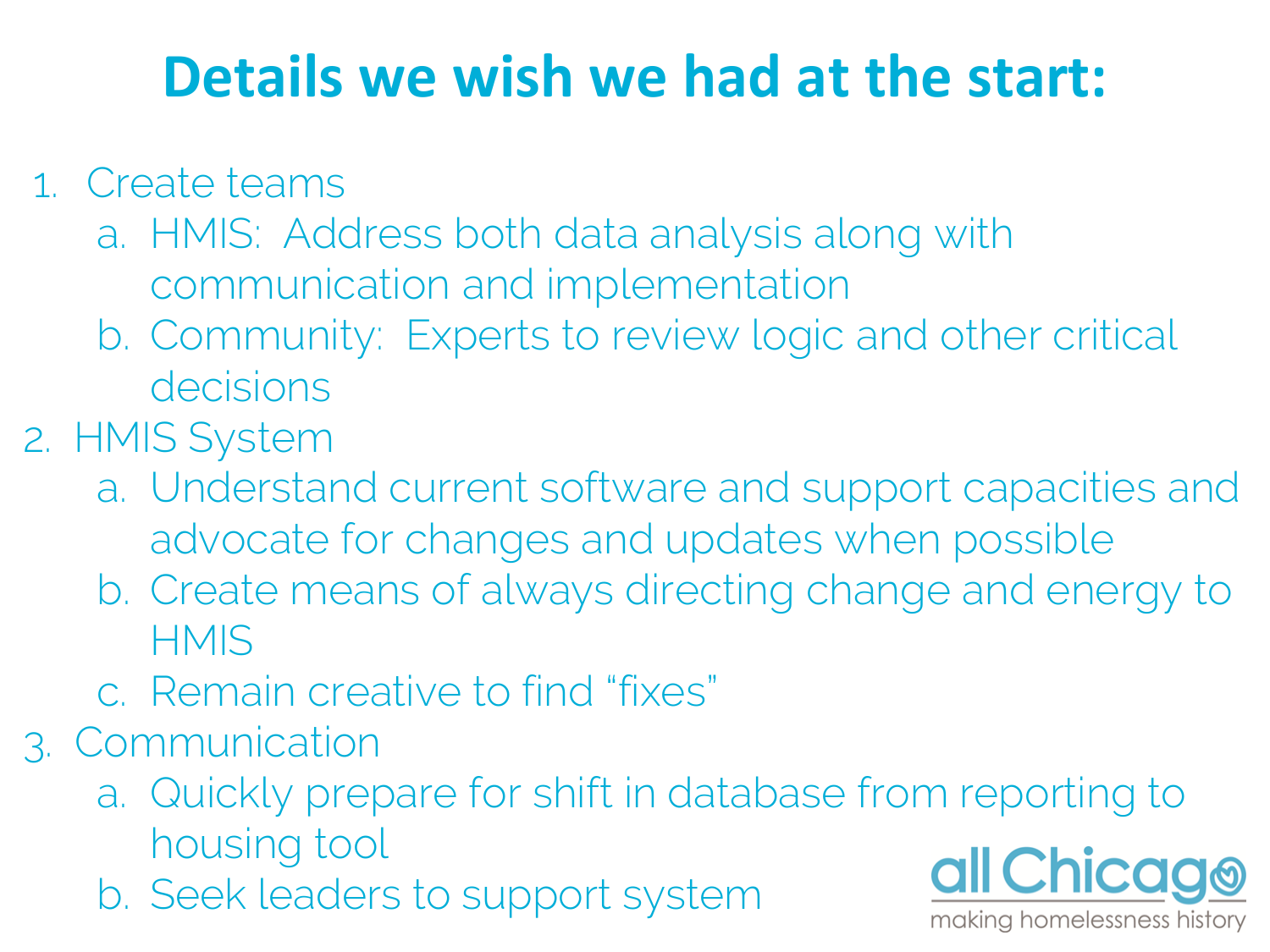